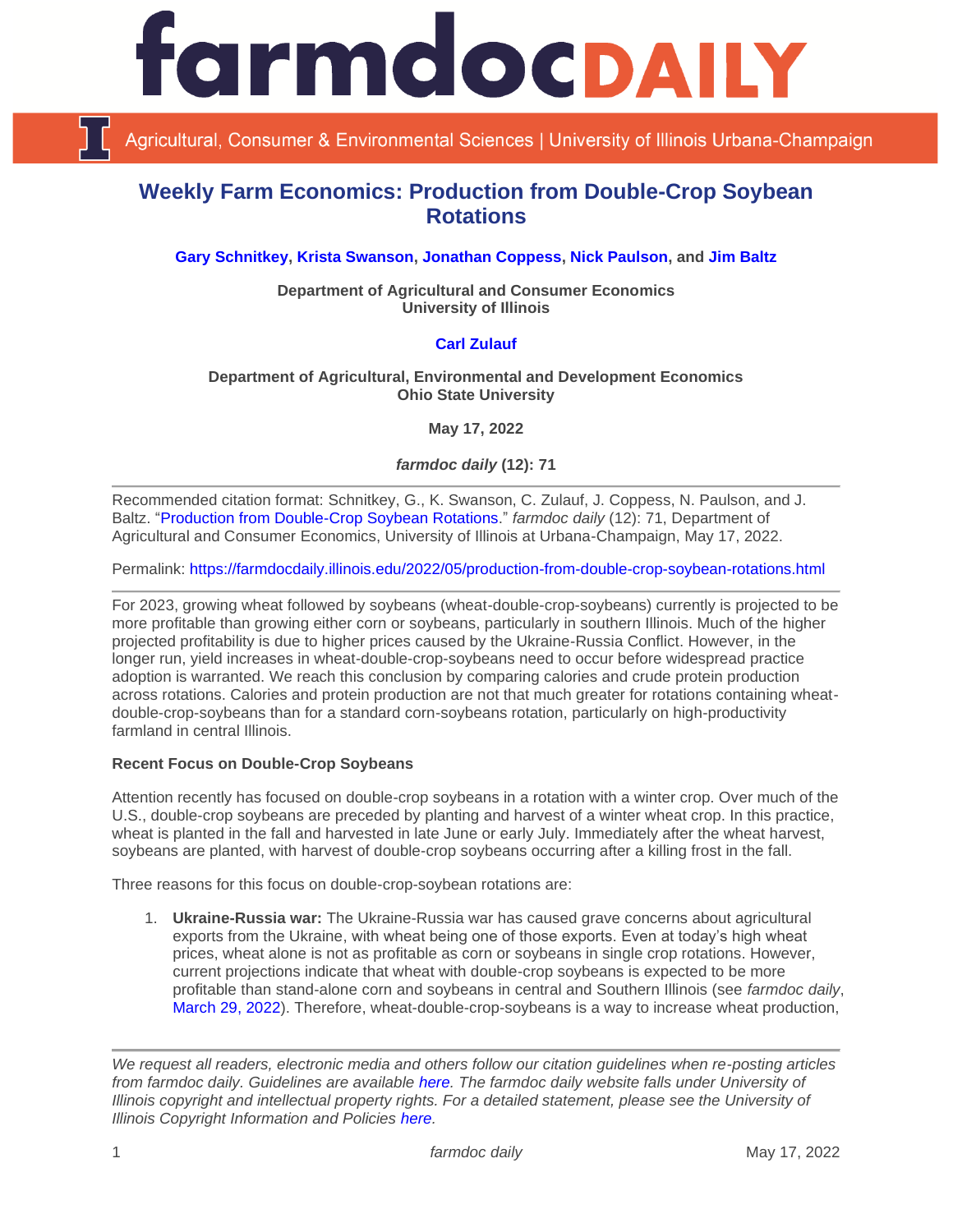particularly in more southern areas east of the Mississippi. Similarly, Ukraine produces sunflowers, and sunflowers has the potential as a double-crop outside the Midwest.

- 2. **Wheat is a cover crop with a return:** The wheat-double-crop-soybeans combination has been shown to reduce nitrate runoff in tile drainage studies. Because it begins growing in the fall and through the early spring, wheat is able to scavenge residual nitrogen in the fields during the months the field would otherwise be left fallow, the residual nutrients lost. As such, wheat has similar nitrate-reducing benefits as other cover crops that over-winter. In addition, there may be other environmental benefits to wheat in the rotation, such as increases in soil organic matter over time. Rather than terminating wheat in the spring, this rotation provides the farmer with a cash crop in addition to soybeans. In addition, there may be other environmental benefits to wheat in the rotation, such as increases in soil organic matter over time. Including wheat also may have the potential to reduce pest pressures in Midwest rotations.
- 3. **Strategic yield challenge:** The U.S. has been losing its global share of grain production over time, with South American countries gaining share. Adding more double-crop practices may be one way to increase production (see *farmdoc daily*, [May 2, 2022\)](https://farmdocdaily.illinois.edu/2022/05/us-agricultures-strategic-question.html)

#### **Comparison of Calories and Protein in Different Cropping Combinations**

Planting corn, soybeans, and wheat-double-crop-soybeans will obviously result in different mixes of grains and oilseeds produced, all of which have specific uses. Our purpose here is to provide standardized comparisons across some common crop rotations. To make those comparisons, we use two measures:

- 1. Calories per acre: Corn and wheat are designated as feed grains with the primary role of providing energy. An important use of that energy is in livestock diets. Calories per acre are a measure of the energy produced.
- 2. Crude protein per acre: Soybeans are an oilseed. Soybeans were introduced in the United States to provide protein in the diets of livestock. Pounds of crude protein per acre is the selected measure.

Note that there are issues with both measures. For example, there are different types of proteins in the three crops, some more digestible than others, requiring more detailed comparisons when making production decisions, such as when balancing livestock rations. Still, the above two measures provide a useful gauge for comparing across crops.

Table 1 compares corn, soybeans, and wheat-double-crop-soybeans production on high-productivity farmland in central Illinois (Panel A) and southern Illinois (Panel B). For both regions, yields are at their 2022 expected levels, according to *[Illinois Crop Budgets](https://farmdoc.illinois.edu/handbook/2022-budgets-for-all-regions)*.

The expected corn yield for high-productivity farmland in central Illinois is 228 bushels per acre or 12,768 pounds per acre (see Table 1). This corn contains 20.0 million calories, the highest of all three crops by a large margin. According to the May 2022 World Agricultural Supply and Demand Estimates (WASDE) report, 43% of corn use is for feed, while 34% is used in ethanol production. Both uses are related to energy use. Corn provides 1,328 pounds of crude protein per acre, the lowest of the three crop combinations.

Soybeans have an expected yield of 71 bushels per acre or 4,260 pounds per acre (see Table 1). Soybeans contains 8 million calories per acre, much lower than that from corn. According to the [May](https://usda.library.cornell.edu/concern/publications/3t945q76s?locale=en)  [2022 WASDE](https://usda.library.cornell.edu/concern/publications/3t945q76s?locale=en) report, 49% of U.S. soybean use is in "crush," which produces soybean oil meal (SBOM) and oil as joint products. SBOM is predominately used as a protein source in livestock feed. Another 48% of U.S. soybeans are exported. In the exported country, most soybeans will be used in their domestic crush. Soybeans have 1,704 pounds of crude protein per acre.

Wheat in the wheat-double-crop-soybean practice has an expected yield of 88 bushels per acre or 5,280 pounds per acre (see Table 1). Calories from wheat are 7.8 million per acre, much less than that for corn. Crude portion is 581 pounds per acre, much less than protein from soybeans.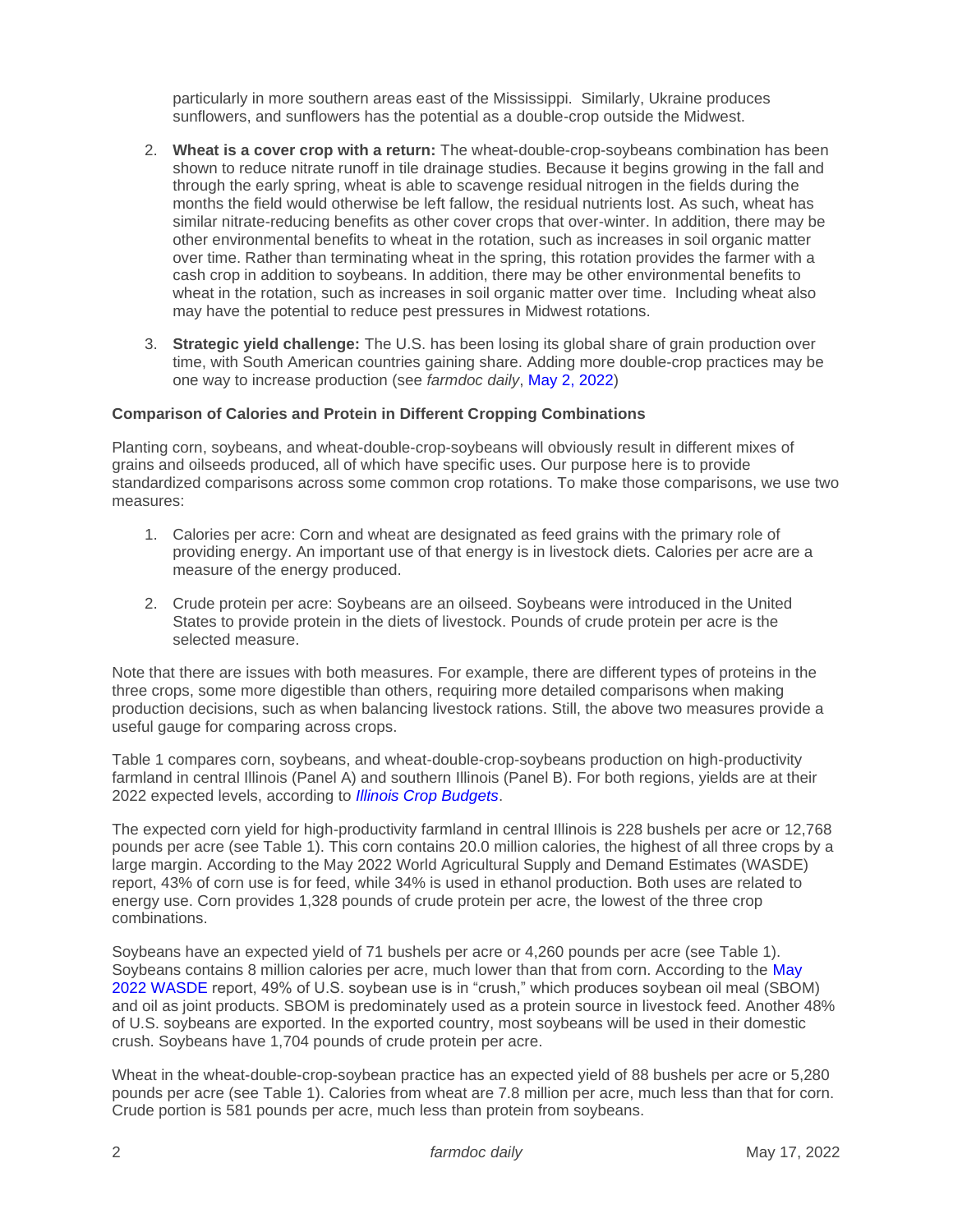| Table 1. Energy and Protein Production for Illinois Crops                                                                                                                                                                                                                                                                                                                                                                                                                                                                                                                                                                                                                                                                                       |                      |            |           |                               |           |                         |
|-------------------------------------------------------------------------------------------------------------------------------------------------------------------------------------------------------------------------------------------------------------------------------------------------------------------------------------------------------------------------------------------------------------------------------------------------------------------------------------------------------------------------------------------------------------------------------------------------------------------------------------------------------------------------------------------------------------------------------------------------|----------------------|------------|-----------|-------------------------------|-----------|-------------------------|
|                                                                                                                                                                                                                                                                                                                                                                                                                                                                                                                                                                                                                                                                                                                                                 | Unit                 | Corn       |           | Wheat<br>Soybeans DC-Soybeans | Wheat     | Double-crop<br>Soybeans |
| Panel A. High-Productivity Farmland in Central Illinois                                                                                                                                                                                                                                                                                                                                                                                                                                                                                                                                                                                                                                                                                         |                      |            |           |                               |           |                         |
| Yield                                                                                                                                                                                                                                                                                                                                                                                                                                                                                                                                                                                                                                                                                                                                           |                      |            |           |                               |           |                         |
| Corn                                                                                                                                                                                                                                                                                                                                                                                                                                                                                                                                                                                                                                                                                                                                            | Bu./acre             | 228        |           |                               |           |                         |
| Soybeans<br>Wheat                                                                                                                                                                                                                                                                                                                                                                                                                                                                                                                                                                                                                                                                                                                               | Bu./acre<br>Bu./acre |            | 71        | 48<br>88                      | 88        | 48                      |
| Pounds per acre <sup>1</sup>                                                                                                                                                                                                                                                                                                                                                                                                                                                                                                                                                                                                                                                                                                                    | Lbs./acre            | 12,768     | 4,260     | 8,160                         | 5,280     | 2,880                   |
| Calories per acre <sup>2</sup>                                                                                                                                                                                                                                                                                                                                                                                                                                                                                                                                                                                                                                                                                                                  | KCal/acre            | 19,994,688 | 8,626,500 | 13,672,800                    | 7,840,800 | 5,832,000               |
| Crude protein per acre Lbs./acre                                                                                                                                                                                                                                                                                                                                                                                                                                                                                                                                                                                                                                                                                                                |                      | 1,328      | 1,704     | 1,733                         | 581       | 1,152                   |
| <b>Panel B. Southern Illinois</b>                                                                                                                                                                                                                                                                                                                                                                                                                                                                                                                                                                                                                                                                                                               |                      |            |           |                               |           |                         |
| Yield                                                                                                                                                                                                                                                                                                                                                                                                                                                                                                                                                                                                                                                                                                                                           |                      |            |           |                               |           |                         |
| Corn                                                                                                                                                                                                                                                                                                                                                                                                                                                                                                                                                                                                                                                                                                                                            | Bu./acre             | 188        |           |                               |           |                         |
| Soybeans<br>Wheat                                                                                                                                                                                                                                                                                                                                                                                                                                                                                                                                                                                                                                                                                                                               | Bu./acre             |            | 57        | 45<br>78                      | 78        | 45                      |
|                                                                                                                                                                                                                                                                                                                                                                                                                                                                                                                                                                                                                                                                                                                                                 | Bu./acre             |            |           |                               |           |                         |
| Pounds per acre                                                                                                                                                                                                                                                                                                                                                                                                                                                                                                                                                                                                                                                                                                                                 | Lbs./acre            | 10,528     | 3,420     | 7,380                         | 4,680     | 2,700                   |
| Calories per acre                                                                                                                                                                                                                                                                                                                                                                                                                                                                                                                                                                                                                                                                                                                               | KCal/acre            | 16,486,848 | 6,925,500 | 12,417,300                    | 6,949,800 | 5,467,500               |
| Crude protein per acre Lbs./acre                                                                                                                                                                                                                                                                                                                                                                                                                                                                                                                                                                                                                                                                                                                |                      | 1,095      | 1,368     | 1,595                         | 515       | 1,080                   |
| <sup>1</sup> There are 56 pounds per bushel for corn, and 60 pounds per bushel for soybeans and wheat<br>$2$ Corn has 1,566 calories per pound, soybeans has 2,025 calories per pound, and wheat has 1,485 calories per pound.<br>$3$ Corn has 10% crude protein, soybean has 40%, and wheat has 11%.                                                                                                                                                                                                                                                                                                                                                                                                                                           |                      |            |           |                               |           | farmdocpally            |
| Food use is projected to be 51% of the use of wheat, while feed accounts for 4% of use (WASDE, May<br>2022). If wheat production exceeds food use, wheat could be used as livestock feed, at which point whea<br>would have to compete with corn as an energy source in livestock rations.                                                                                                                                                                                                                                                                                                                                                                                                                                                      |                      |            |           |                               |           |                         |
| Double-crop soybeans have an expected yield of 48 bushels per acre or 2,880 pounds per acre (see<br>Table 1). Calories are 5.8 million per acre. Crude protein is at 1,152 pounds per acre.                                                                                                                                                                                                                                                                                                                                                                                                                                                                                                                                                     |                      |            |           |                               |           |                         |
| The wheat-double-crop-soybean practice has a total of 13.7 million calories. Total calories are less than<br>corn (20.0 million/acre) but more than soybeans (8.7 million/acre). Crude protein production for the<br>wheat-double-crop-soybean practices is 1,733 pounds per acre, slightly more than the 1,704 pounds per<br>acre for soybeans.                                                                                                                                                                                                                                                                                                                                                                                                |                      |            |           |                               |           |                         |
| Crop and Rotational Impacts on Total Energy and Protein Production                                                                                                                                                                                                                                                                                                                                                                                                                                                                                                                                                                                                                                                                              |                      |            |           |                               |           |                         |
| Raising different crops and rotations will result in different levels of energy and protein production. Figure<br>1 shows differences relative to a 50% corn and 50% soybeans rotation, a standard rotation in central<br>Illinois. These are average values over all crops in the rotation. In Figure 1, the corn-soybean rotation is<br>located at the zero point of both the calorie change and crude protein change axis. A stand-alone corn<br>crop is in the lower-right quadrant, producing 40% more calories per acre but 12% less crude protein tha<br>the corn-soybeans rotation. At the other extreme is soybeans. Soybeans are in the upper-left quadrant,<br>with 40% fewer calories per acre but 12% more crude protein per acre. |                      |            |           |                               |           |                         |

## **Crop and Rotational Impacts on Total Energy and Protein Production**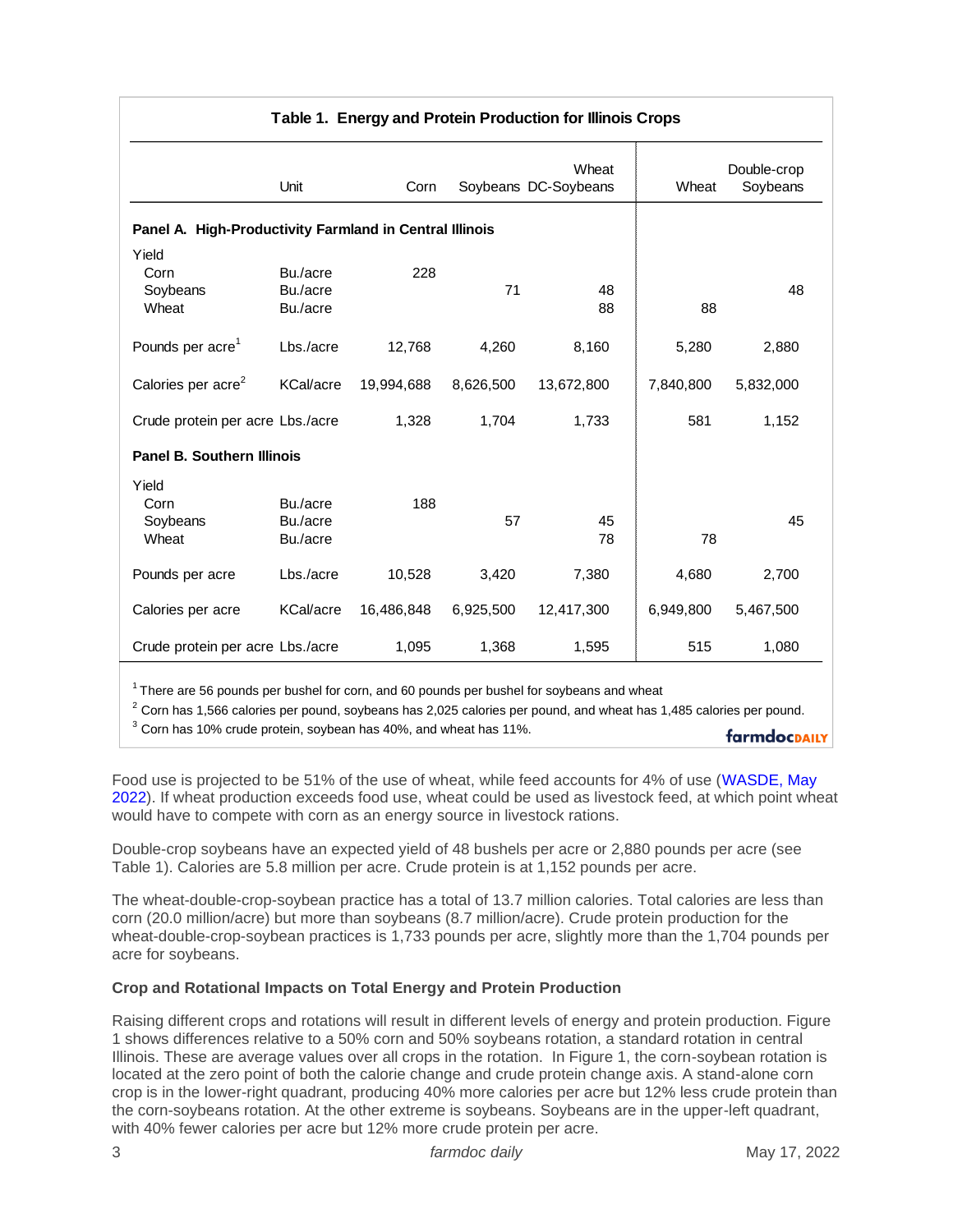

As a way to diversify their rotations, some farmers may add wheat-double-crop-soybeans to a cornsoybeans rotation, resulting in a three-year rotation. This rotation has 1% fewer calories produced than the corn-soybean rotation but 5% more crude protein per acre.

One rotation produces more calories and more crude protein than a corn-soybeans rotation, a two-year rotation consisting of one year of corn followed by wheat-double-crop-soybeans. This rotation has 8% more calories than the corn-soybean rotation, mainly because the low-calorie crop of soybeans is replaced with wheat-double-crop-soybeans. Crude portion is 1% higher than the corn-soybean rotation. Sixty-two percent of crude protein in this rotation comes from corn and wheat, while 38% comes from soybeans. Less of this rotation's crude protein comes from soybeans, which will influence the amount of SBOM produced.

Figure 2 shows comparisons for southern Illinois. Only one cropping pattern produced both more calories and more crude protein in central Illinois as compared to three in southern Illinois: 1) Corn followed by wheat-double-crop-soybeans, 2) Corn, followed by soybeans, followed by wheat-double-crop-soybeans, and 3) wheat-double-crop-soybeans. Much of this has to do with the relative yields of the crops. Relative to soybeans, corn has a lower yield in southern Illinois than in central Illinois. As a result, corn calories are relatively lower in southern Illinois than in central Illinois.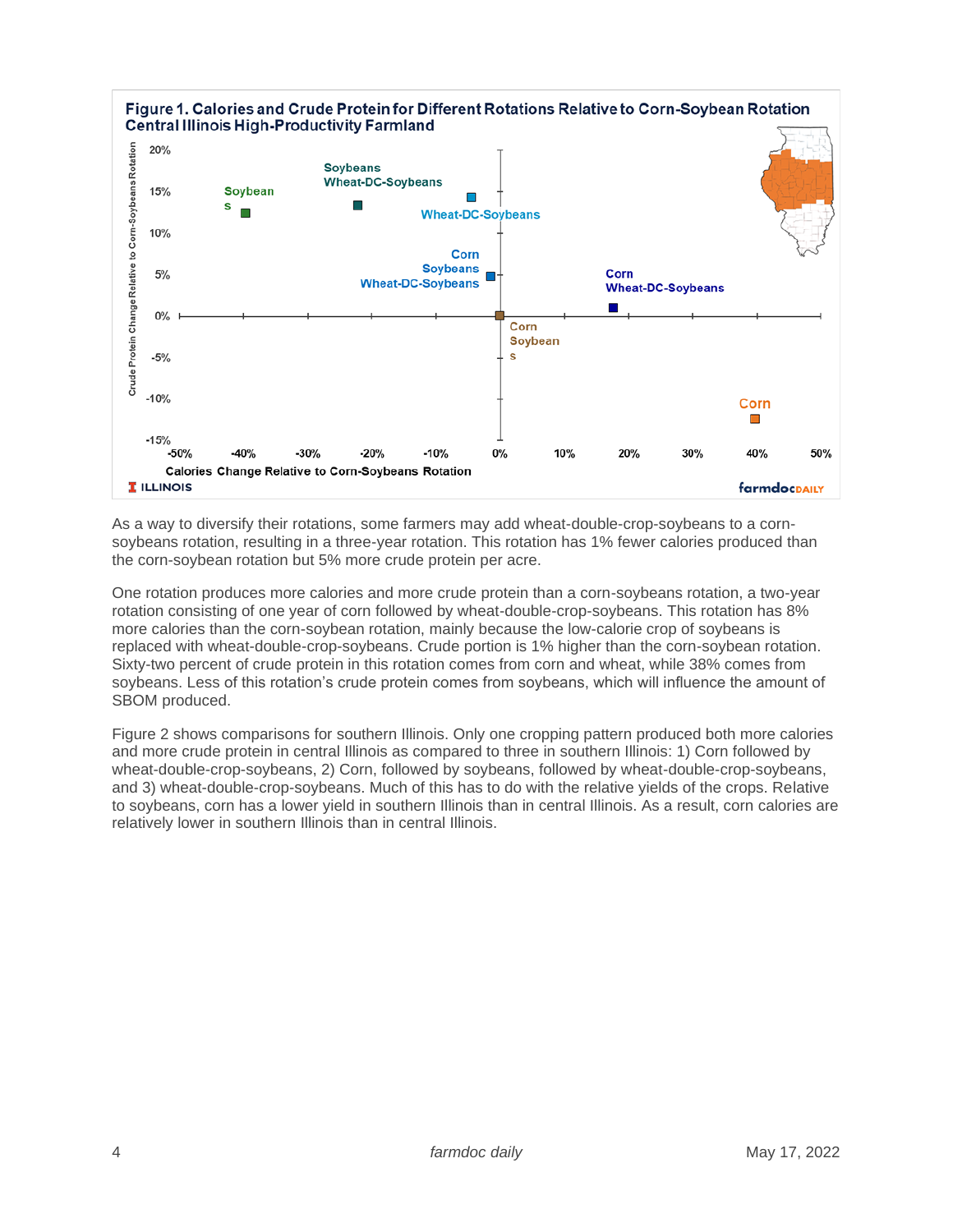

### **Implications**

Since the beginning of the Ukraine-Russia war, prices for corn, soybeans, and wheat have increased, but the price of wheat has increased relatively more. Wheat-double-crop-soybeans are currently projected to be more profitable than corn and soybeans. Farmers will consider these expectations as they make planting decisions for 2023. Expected prices can change between now and fall when wheat would be planted, changing relative profits between the cropping options.

In the longer run as prices move back to more normal relationships, yields from wheat-double-cropsoybeans need to increase before widespread adoption occurs, particularly in high-yielding areas such as central Illinois. Gains, measured by total calories and crude protein produced, from including wheatdouble-crop soybeans are not that great, suggesting a switch to the more intensive practice is not likely without some other incentive. Moreover, a switch to more wheat would decrease wheat prices. A higher price for wheat is possible for food uses. Once food demand is met, wheat will have to compete with corn for space in livestock rations. Wheat likely will have difficulty competing with corn due to its lower calories per acre relative to corn.

Some technological breakthroughs could include a combination of:

- 1. Wheat varieties that could be harvested earlier. Earlier harvest of wheat allowing for earlier planting of soybeans likely would increase soybean yields. Soybean yield risks would decrease because 1) soybeans would be planted in June when slightly lower temperatures prevail, and 2) a longer growing season increases the potential for higher yields.
- 2. Wheat varieties that yield more.
- 3. Double-crop soybean varieties that yield more. However, technology resulting in increased double-crop soybean yields would also likely increase soybean yields, limiting the relative competitiveness of double-crop soybeans.

#### **References**

Schnitkey, G. ["Crop Budgets, Illinois, 2022.](https://farmdoc.illinois.edu/handbook/2022-budgets-for-all-regions)" Department of Agricultural and Consumer Economics, University of Illinois at Urbana-Champaign, April 12, 2022.